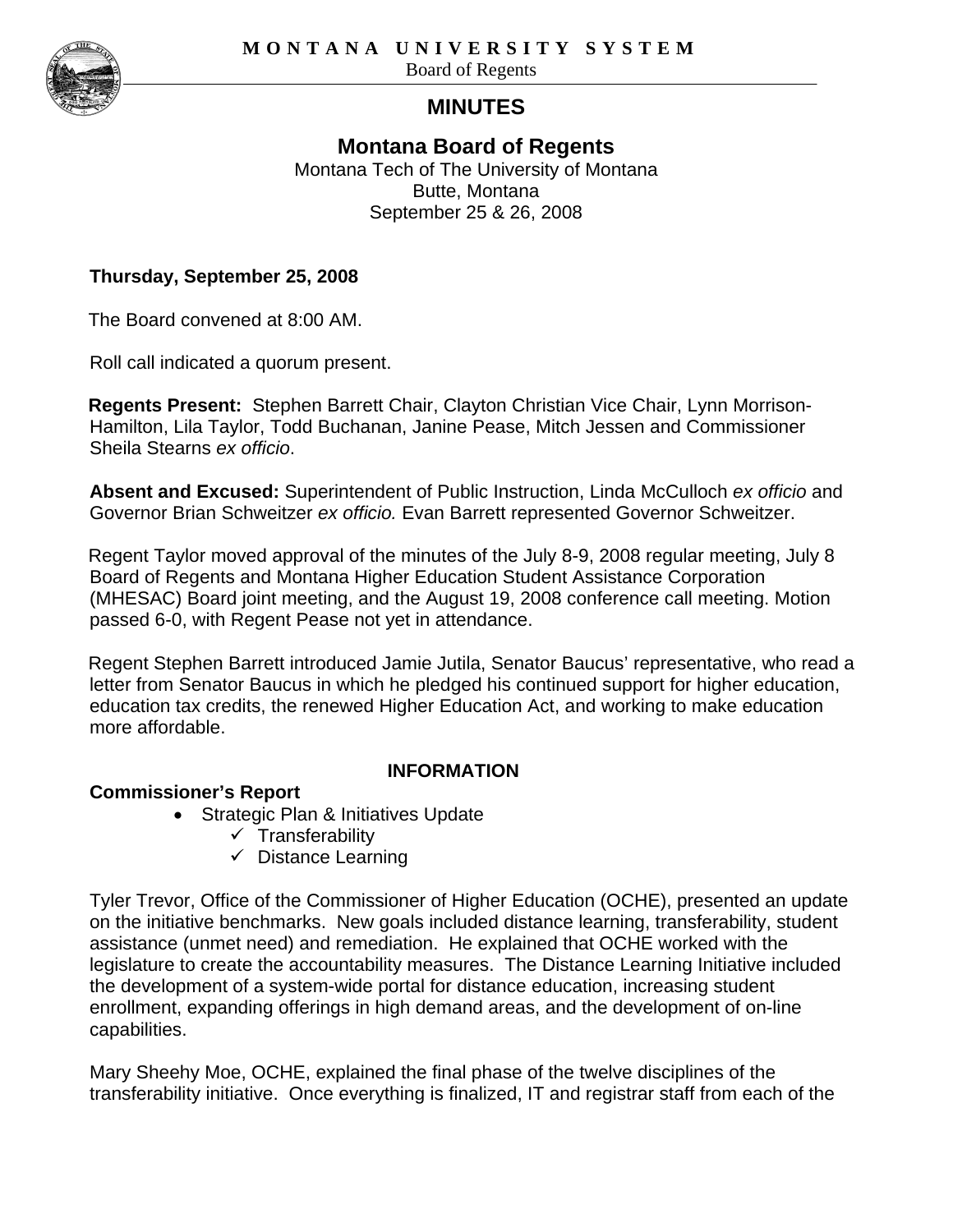

campuses would be involved in a time-intensive process to implement the common course numbering for the courses.

Discussion followed which addressed the support of the campuses, the complexity of the process and what level of commitment had occurred from the campuses. It was noted that the two-year campuses and tribal colleges had been involved with the transferability project.

Regent Barrett emphasized the Board of Regents were determined the transferability project be completed and that there would not be an alternative to participate. Regent Hamilton asked campuses what the communication process had been with this with the faculty, and what kind of leadership had been provided with this on the campuses.

The board discussed the goal of reducing the amount of unmet student need for financial aid. Mr. Trevor stated that unmet financial need continues to grow when the cost of attendance outpaces financial aid resources.

Mr. Trevor asked for a recommendation from the board to include these initiatives in the strategic plan.

Senator Rick Laible, Darby, stated that the Postsecondary Education Policy and Budget Subcommittee (PEPB) and the Legislative Education and Local Government Interim Committee recently passed a resolution in which shared policy goals already in place for the PEPB committee to be incorporated as goals for the Education and Local Government Interim Committee. Regent Barrett stated the board agreed to approve this.

• Legislative Correspondence Related to Additional Dental Slots

The board expressed support of the recommendation that the professional student exchange program student slots for dental students be expanded by 5.0 slots per year starting with the 2011 biennium.

• College Readiness: ACT/SAT, MUS Writing Assessment

Commissioner Stearns said this allowed campuses to know what level of remediation needed to be taken if the students were not ready for a college level course. There is room for improvement in Montana when considering up to 50% of high school graduates that need some remediation.

• Montana Indian Education for All (MIEA) Resolutions

Commissioner Stearns told the group these were draft responses to the resolutions most directly involved with the Montana University System. The final results will be shared at the MIEA spring 2009 conference.

• Proposed Changes to Schedule of Meetings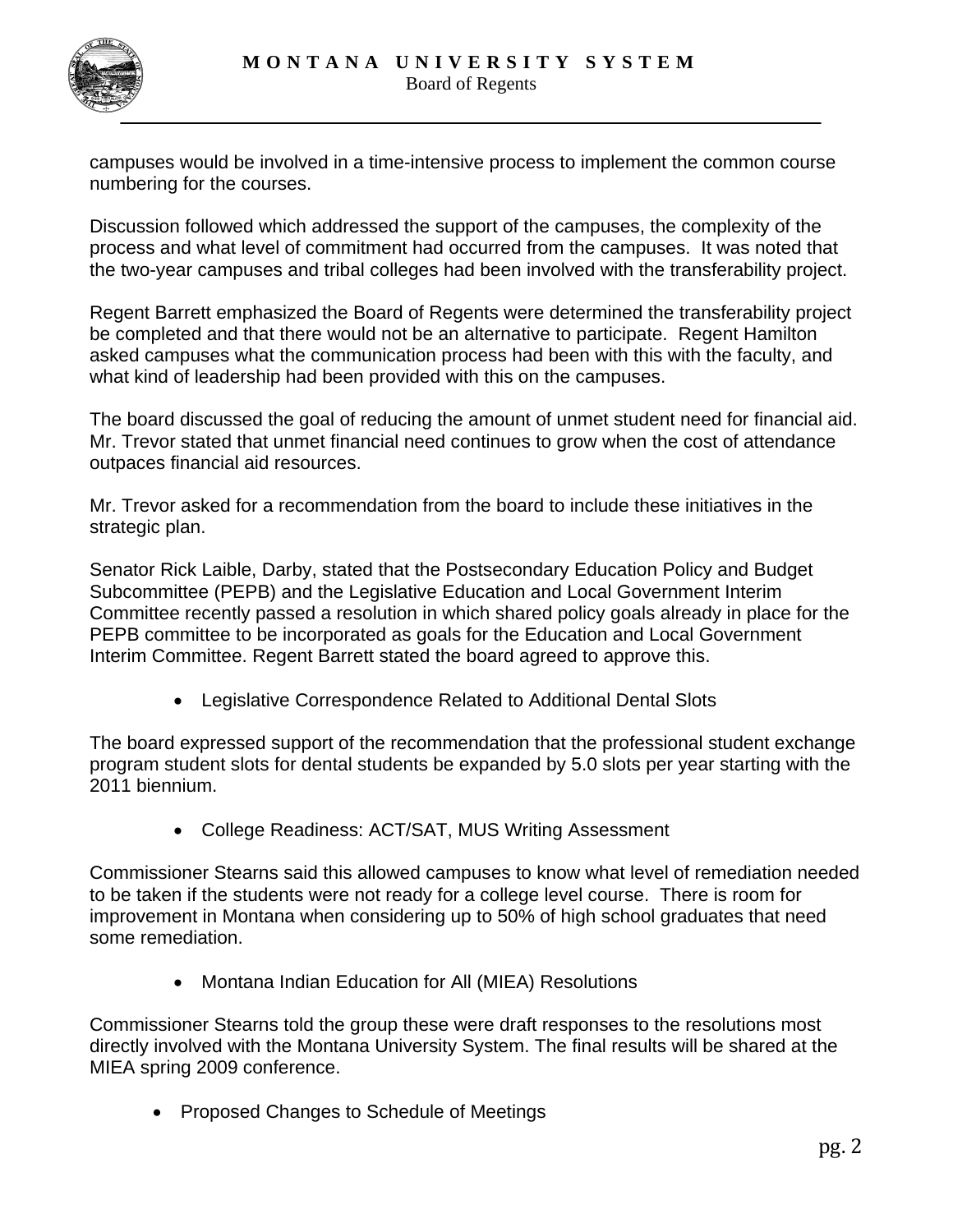

Regent Barrett explained the board may reconsider the idea of reducing the number of meetings at a later time.

• Campus Reports *(Report Only)*

## **UM CAMPUSES OPERATING BUDGETS and ITEMS**

#### **UM-MISSOULA**

- $\checkmark$  UM-Missoula COT
- $\checkmark$  Forestry and Conservation Experiment Station

### **ACTION**

Increase Spending Authority – Native American Center; The University of Montana-Missoula ITEM 140-1002-R0908

President Dennison, UM-Missoula, explained that the cost of construction had increased substantially. UM-Missoula had a substantial donor who wanted to see this project to fruition and that the donor had requested the bids for this project be opened yet in 2008 and that construction be completed as soon as possible.

Regent Barrett stated he received a note from student government leaders explaining the students support this project.

Discussion points made:

- Amount of costs used from students fees
- Concern of the nearly tripled cost since this project began
- Continued concern regarding the future costs of new buildings and the impact on students
- Concern re: operation and maintenance costs (O&M)
- UM does not expect any additional O&M costs due to energy conservation practices to be implemented

Regent Pease moved approval of item ITEM 140-1002-R0908. Motion passed 6-1, with Regent Taylor voting no.

#### Level II

a. Masters Degree & Doctorate in Medicinal Chemistry; UM-Missoula ITEM 140- 1001-R0708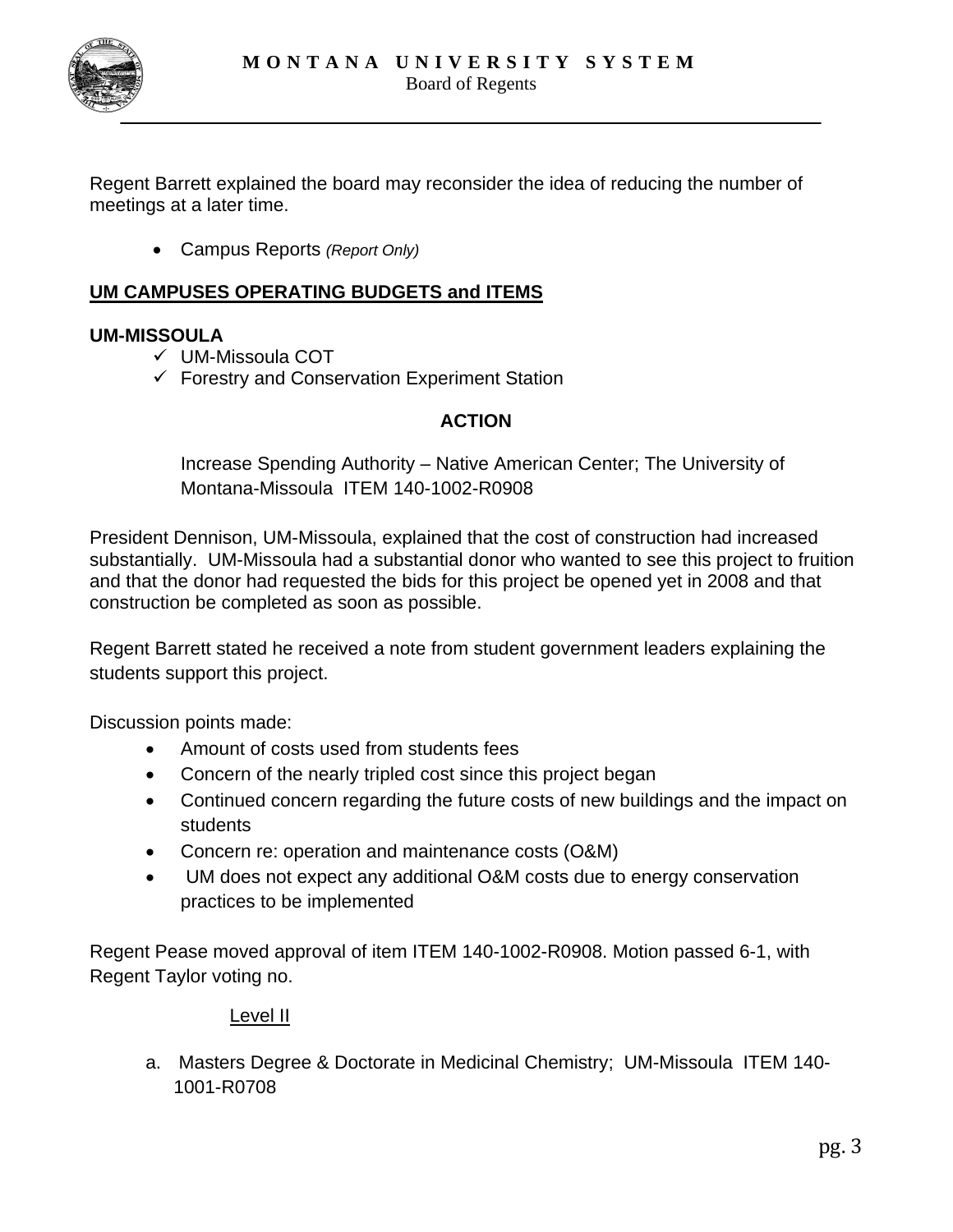

Regent Hamilton moved approval of ITEM 140-1001-R0708. Motion passed 7-0.

b. Minor in Mountain Studies; UM-Missoula ITEM 140-1002-R0708

Regent Christian moved approval of ITEM 140-1002-R0708. Motion passed 7-0.

#### **CONSENT**

- a. Staff Items; The University of Montana-Missoula ITEM 140-1000-R0908
- b. Certificate of Completion, 2004 Series I, Construction Project Revenue Bond The University of Montana-Missoula ITEM 140-1001-R0908

Regent Taylor moved approval of the consent items. Motion passed 7-0.

### **INFORMATION**

Hamilton Higher Education Center (HHEC) Annual Report, UM-Missoula

President Dennison explained UM had continued discussions with the Proposed Bitterroot Valley Community College (BVCC) work group. He added that UM would complement BVCC programs if a community college is established. The courses UM offered were in response to demand in the area.

#### **UM-MISSOULA OPERATING BUDGET**

President Dennison explained the UM-Missoula budget. Strengths listed were enrollment, improved affordability, research, students' success and world class faculty. Challenges included declining number of high school dual enrollment students, math & writing preparedness, salary competitiveness, and retirement issues.

#### **MT TECH of UM**

- $\checkmark$  MT Tech COT
- $\checkmark$  Bureau of Mines and Geology

## **CONSENT**

- a. Staff Items; Montana Tech of The University of Montana ITEM 140-1500-R0908
- b. Level I Memorandum
- c. Authorization to Accept the Donation of Real Property; Montana Tech of The University of Montana ITEM 140-1501-R0908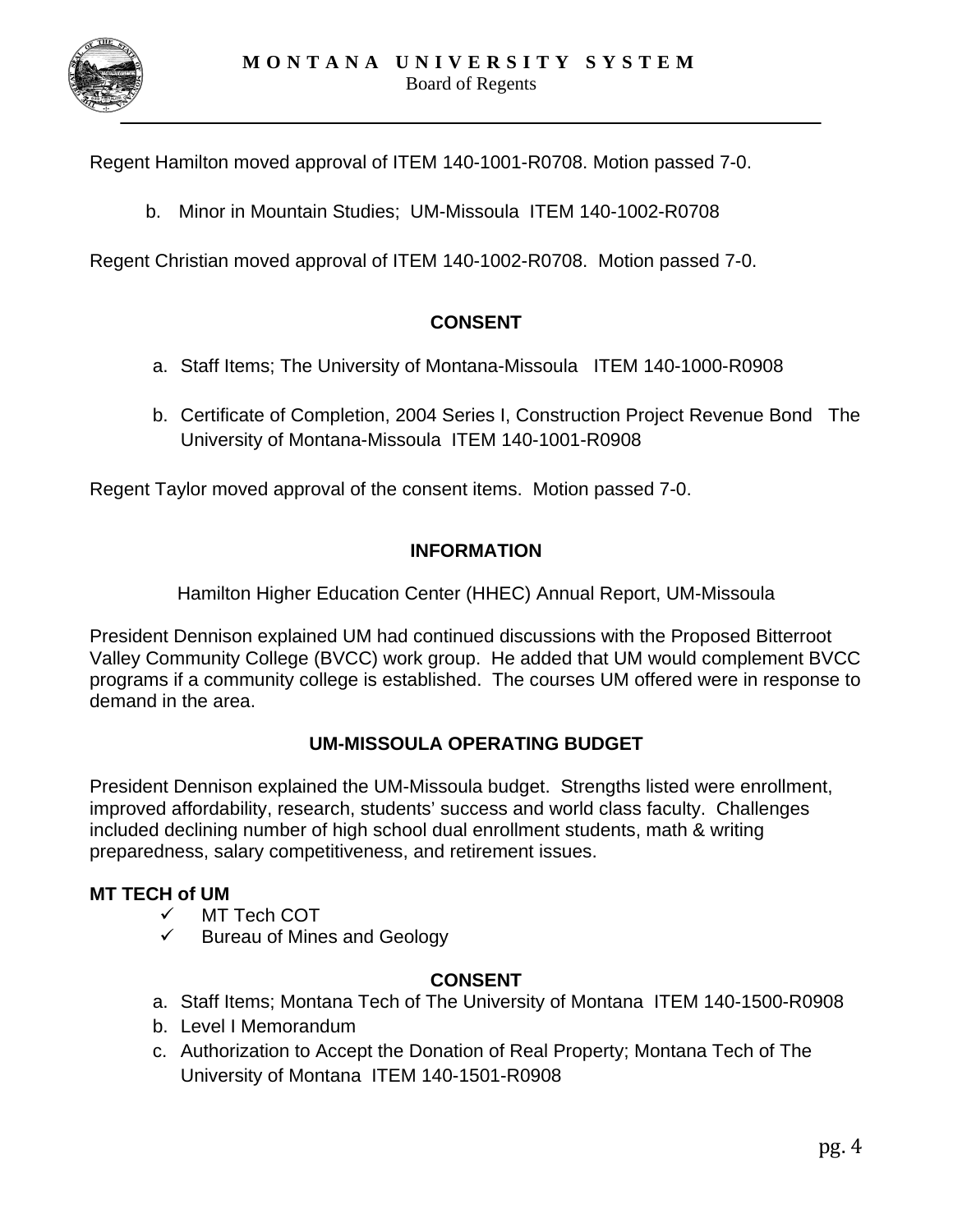

Regent Taylor moved approval of the consent agenda. Motion passed 7-0.

#### **INFORMATION**

Level II Memorandum

### **MT TECH OPERATING BUDGET**

Chancellor Frank Gilmore explained the MT Tech operating budget. Strengths listed were the 59,000 square foot building for the petroleum engineering program currently under construction, natural resource related engineering program, and a fairly low but steady enrollment increase in the four-year campus. Challenges consisted of decline of students in the two-year campus due to the lineman program students often not beginning until the second semester, faculty and staff recruitment and retention, aging facilities and deferred maintenance, and expanding the international student base.

Ed Diehl, Bureau of Mines and Geology, explained the Bureau of Mines budget and the challenges of staff recruiting and retention, possessing insufficient funds to fill authorized positions.

Per Regent Hamilton's request for information on how they have decreased cost for operations and maintenance (O&M), Chancellor Gilmore responded that they would get information on best practices and how they accomplished the decrease in O&M.

#### **UM-WESTERN**

#### **CONSENT**

Staff Item; The University of Montana-Western ITEM 140-1600-R0908

Regent Hamilton moved approval of the consent agenda. Motion approved 7-0.

#### **UM-WESTERN OPERATING BUDGET**

Chancellor Richard Storey explained the UM-Western budget.

Strengths listed were academics, people, planning and vision. Challenges included sufficient funding for competitive compensation and institutional goals, enrollment retention and marketing.

#### **SYSTEM ISSUES**

#### **ACTION**

• Campus Executive Board Appointments

Regent Christian moved approval of the campus executive board appointments. Motion passed 7-0.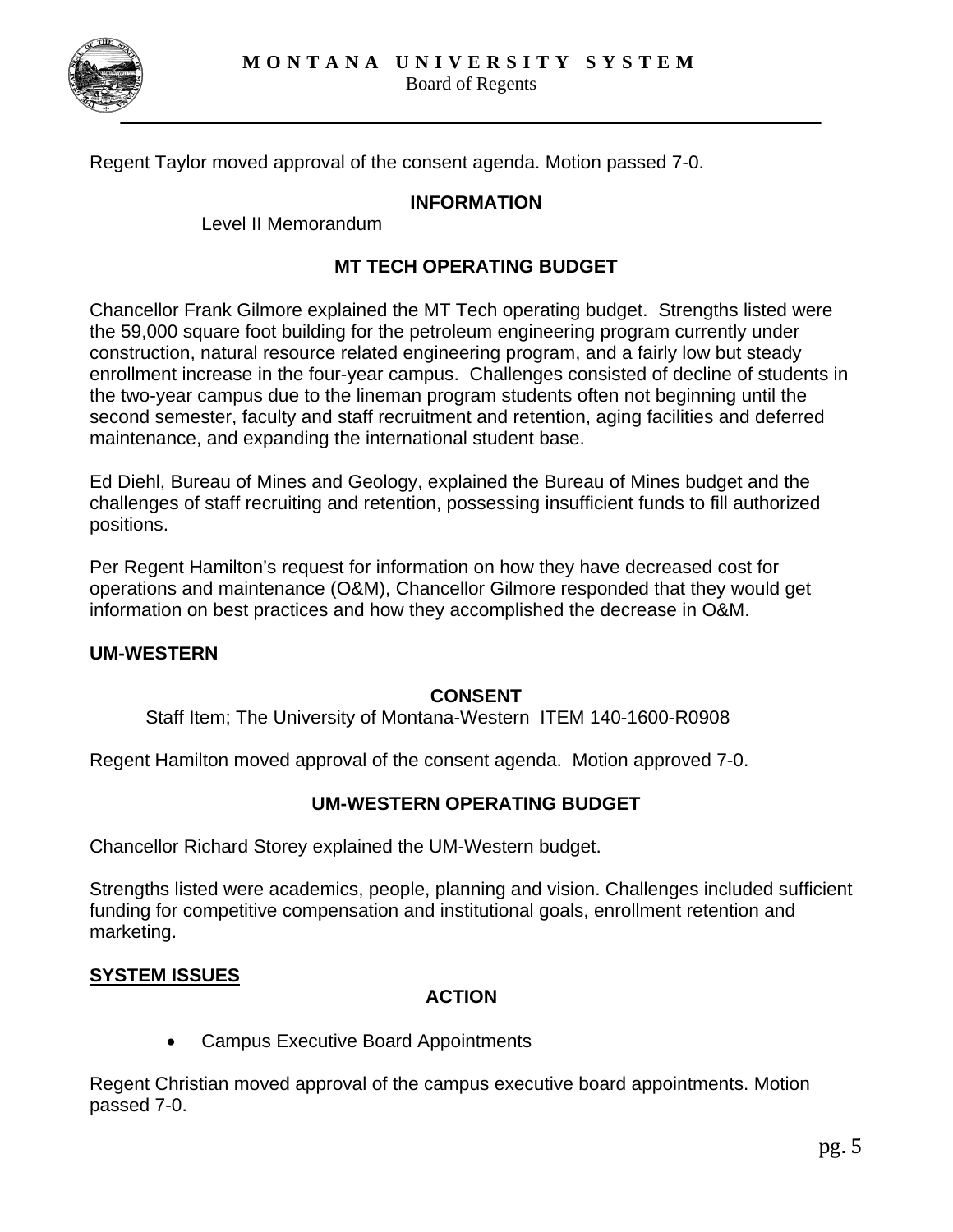

• 6-Mill Levy Resolution ITEM 140-103-R0908 Attachment

Regent Barrett explained this was not a new tax and had been in place since 1920, comes up every 10 years for passage, and has had a considerable impact on the Montana University System. He further clarified the board would take no position on the levy. The resolution provides analysis and explanation of the impact of this resolution on the Montana University System.

Regent Buchanan moved approval of ITEM 140-103-R0908. Motion passed 7-0.

# **Making Opportunity Affordable (MOA) Proposal**

Deputy Commissioner Mary Sheehy Moe explained the motivation for the Making Opportunity Affordable initiative, a national initiative advanced by the Lumina Foundation for Education, was that the United States was losing its advantage as a country with a highly educated citizenry at the very time that higher educational attainment levels are crucial to economic competitiveness.

Montana's MOA proposal was one of eleven state proposals currently being considered for funding. Montana was the only state proposal to focus on redesigning its two-year college system as the key to filling the degree gap.

Some of the key points presented:

- Montana's two-year colleges are under-utilized.
- Two-year education plays a major role in bringing more people into higher education and ensuring more people successfully complete a degree.
- Montana's high school enrollments are declining.
- There is a positive correlation between educational attainment and prosperity.
- Fully deploying the two-year college mission in Montana is the most promising strategy to get more Montanans to go to college and complete a degree.
- Montana has a negative image of two-year colleges and that perception needs to be changed.
- Inconsistent programming exists among Montana's two-year colleges.

Possible solution options:

- Engage in an intensive marketing campaign.
- Split into two different systems, one for two-year and one for four-year.
- Develop a two-year college consortium committed to producing key results.
- Provide two-year autonomy sufficient to preserve and advance two-year interests on an equal, but distinct, basis with four-year interests.
- Provide stronger coordination.
- Make two-year education more affordable for students and more cost-effective for the state.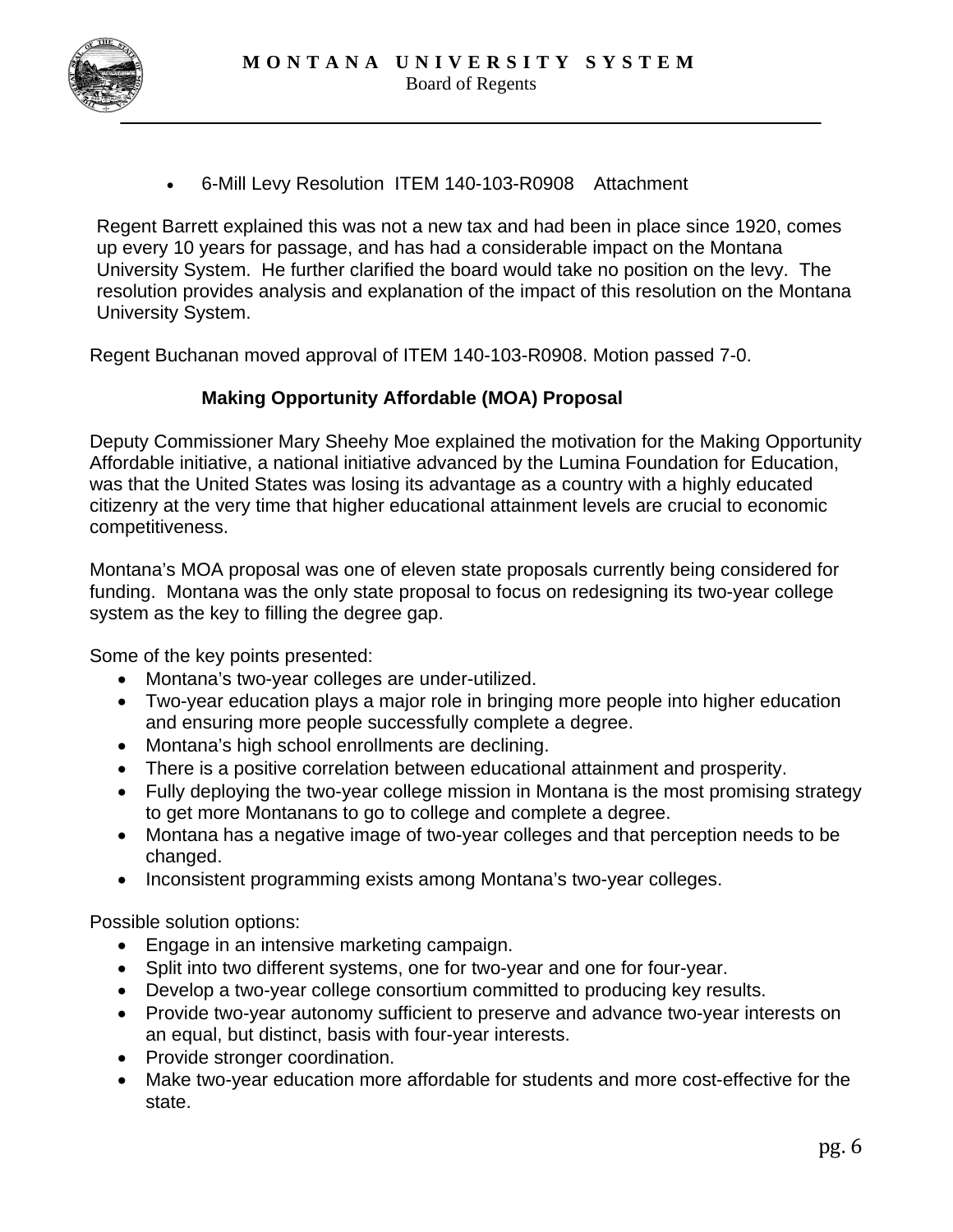

Public Comment:

- Victoria Clark, BVCC advocate
- Dixie Stark, BVCC advocate

Regent Hamilton requested the regents receive a copy of Mary Moe's presentation.

# **TWO-YEAR UNITS OPERATING BUDGETS and ITEMS**

# **UM-HELENA COT**

Dean Daniel Bingham explained the UM-Helena COT budget. Strengths listed were access, portfolio of programs, student success and affordability. Challenges listed were noncompetitive salaries, perception of two-year education, funding for program growth and need for instructional equipment.

# **UM HELENA COT OPERATING BUDGET**

# **MILES COMMUNITY COLLEGE**

# **CONSENT**

Level 1 Memorandum

Regent Lila Taylor moved approval of the Level I memorandum. Motion passed 7-0.

# **MILES COMMUNITY COLLEGE OPERATING BUDGET**

President Stefani Hicswa and Tad Torgeson explained the budget presentation for Miles Community College.

Strengths listed were the legislatively approved funding formula, debt reduction, distance education and local board oversight. Challenges stated were eastern Montana demographics, program development to meet workforce needs, recruitment & retention of faculty and staff and deferred maintenance.

# **FLATHEAD VALLEY COMMUNITY COLLEGE**

# **ACTION**

Level II

Approval of Proposal to Designate an Associate of Arts Degree in Substance Abuse Counseling ITEM 140-301-R0708

Regent Hamilton moved approval of ITEM 140-301-R0708. Motion passed 7-0.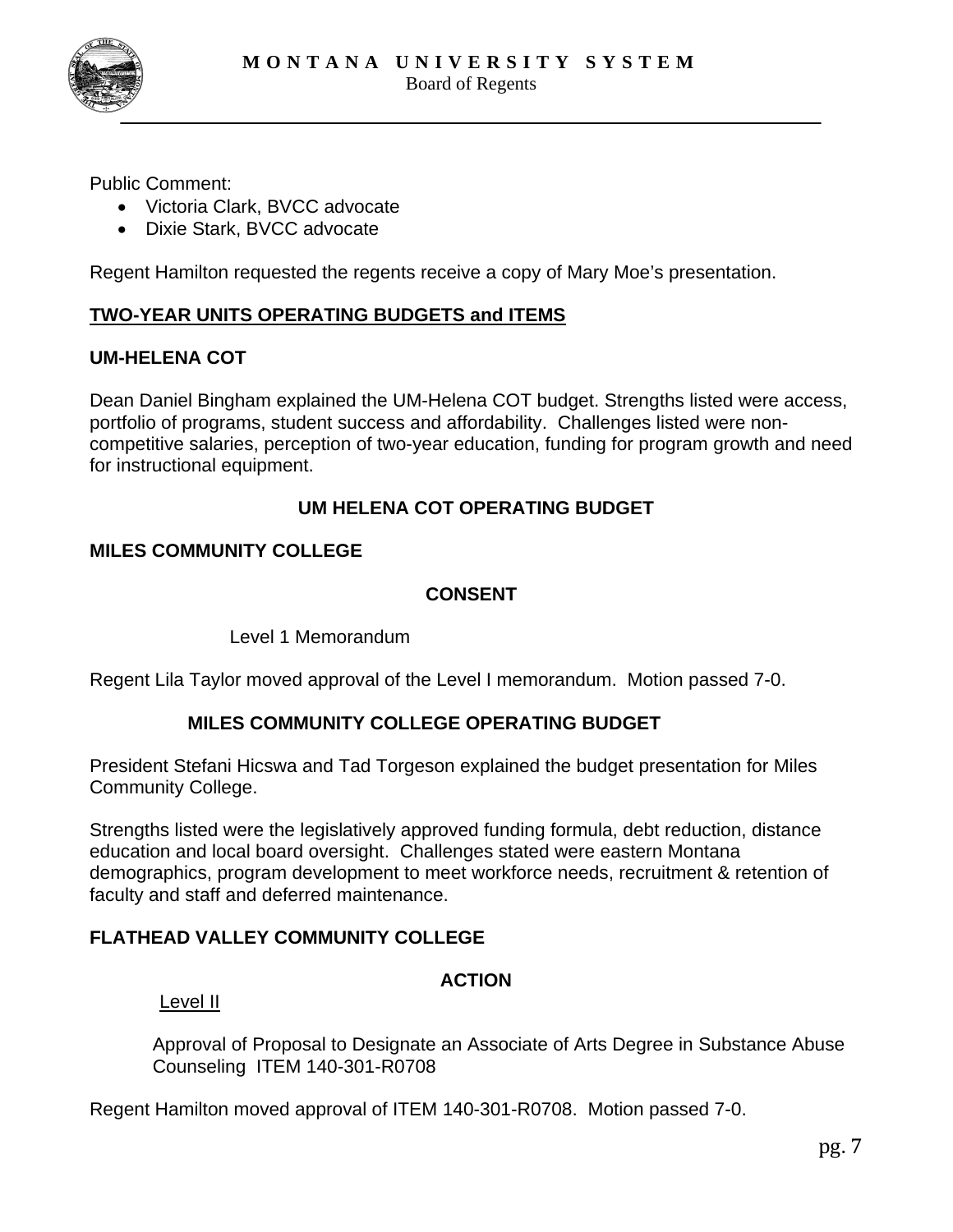

# **FLATHEAD VALLEY COMMUNITY COLLEGE OPERATING BUDGET**

President Jane Karas explained the FVCC budget. Strengths listed were partnerships, transferability, student success, affordability, innovative programs, and community responsiveness. Challenges included retirements, recruitment and retention of faculty, utilities and student retention.

### **DAWSON COMMUNITY COLLEGE**

## **DAWSON COMMUNITY COLLEGE OPERATING BUDGET**

President Jim Cargill explained the DCC budget. Strength listed was the role of the college in economic development. Challenges include the declining regional population and its effect on enrollment.

### **MSU-GREAT FALLS COT**

#### **ACTION**

a. Approval of Proposal to Designate an Associate of Science Degree in Graphic Design Technology, MSU Great Falls COT [ITEM 140-2851-R0708](http://mus.edu/board/meetings/2008/Sept08/TwoYear/ITEM140-2851-R0708.pdf) | Supporting Material ITEM 140-2851-R0708 [ [1](http://mus.edu/board/meetings/2008/Sept08/TwoYear/ITEM140-2851-0908_sm1.pdf) | [2](http://mus.edu/board/meetings/2008/Sept08/TwoYear/ITEM140-2851-0908_sm2.pdf) ]

Regent Pease moved approval or ITEM 140-2851-R0708. Motion approved 7-0.

b. Staff MSU-Great Falls COT [ITEM 140-2850-1108](http://mus.edu/board/meetings/2008/Sept08/TwoYear/ITEM140-2850-1108.pdf) 

Regent Pease moved approval of ITEM 140-2850-1108. Motion passed 7-0.

#### **CONSENT**

Level I memorandum

Regent Hamilton moved approval of the level 1 memorandum. Motion passed 7-0.

## **MSU-GREAT FALLS COT OPERATING BUDGET**

Dean Joe Schaffer explained the MSU-Great Falls COT budget. Strengths and challenges included balancing stability with responsiveness, the healthcare & trades programming and needing room to grow.

#### **Bitterroot Valley Community College District Proposal – Status Update**

Deputy Commissioner Moe explained the process and timeline to be used for a recommendation to be given to the legislature by the Board of Regents.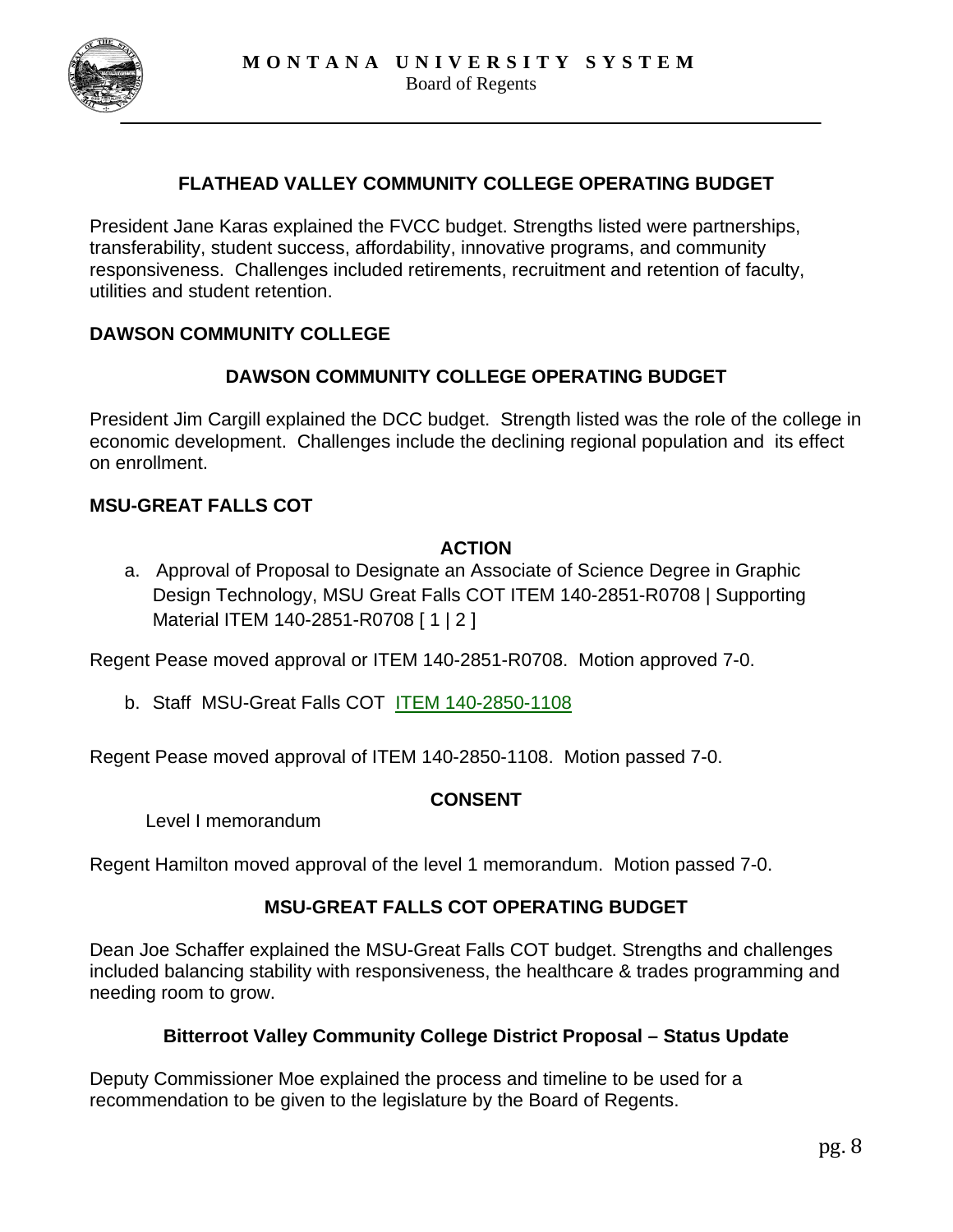

# **OCHE BUDGETS and ITEMS**

# **ACTION**

a. Family Education Savings Plan (FESP) ITEM 140-105-R0908

Regent Barrett clarified this was authorization for staff to continue to explore this option and was not a decision to approve the actual partnership with the Utah program.

Regent Buchanan moved approval of ITEM 140-105-R0908. Motion passed 7-0.

b. Community College Tuition Scholarship ITEM 140-110-R0908

This will be deferred to a later date.

### **CONSENT**

OCHE Staff ITEM 140-100-R0908

Regent Pease moved approval of ITEM 140-100-R0908. Motion passed 7-0.

#### **INFORMATION**

- a. [Negative Fund Balance Report](http://mus.edu/board/meetings/2008/Sept08/OCHE/FYE2008_Neg_Fund_Balance.pdf)
- b. [Outstanding Indebtedness Report](http://mus.edu/board/meetings/2008/Sept08/OCHE/FYE2008_Outstanding_debt.pdf)

 Mick Robinson, Associate Commissioner of Fiscal Affairs, explained the negative fund balance and the outstanding debt report. He said MSU-Bozeman was in the process of a remarketing program to move from an "Auction Rate Bond to a Variable Rate Demand Obligation bonds."

Regent Buchanan requested information on policies relating to bonds with the campuses.

## **OCHE OPERATING BUDGET**

Frieda Houser explained OCHE budget, federal and state programs, and one time only funding.

Public comment: Senator Laible

The board recessed at 5:30 PM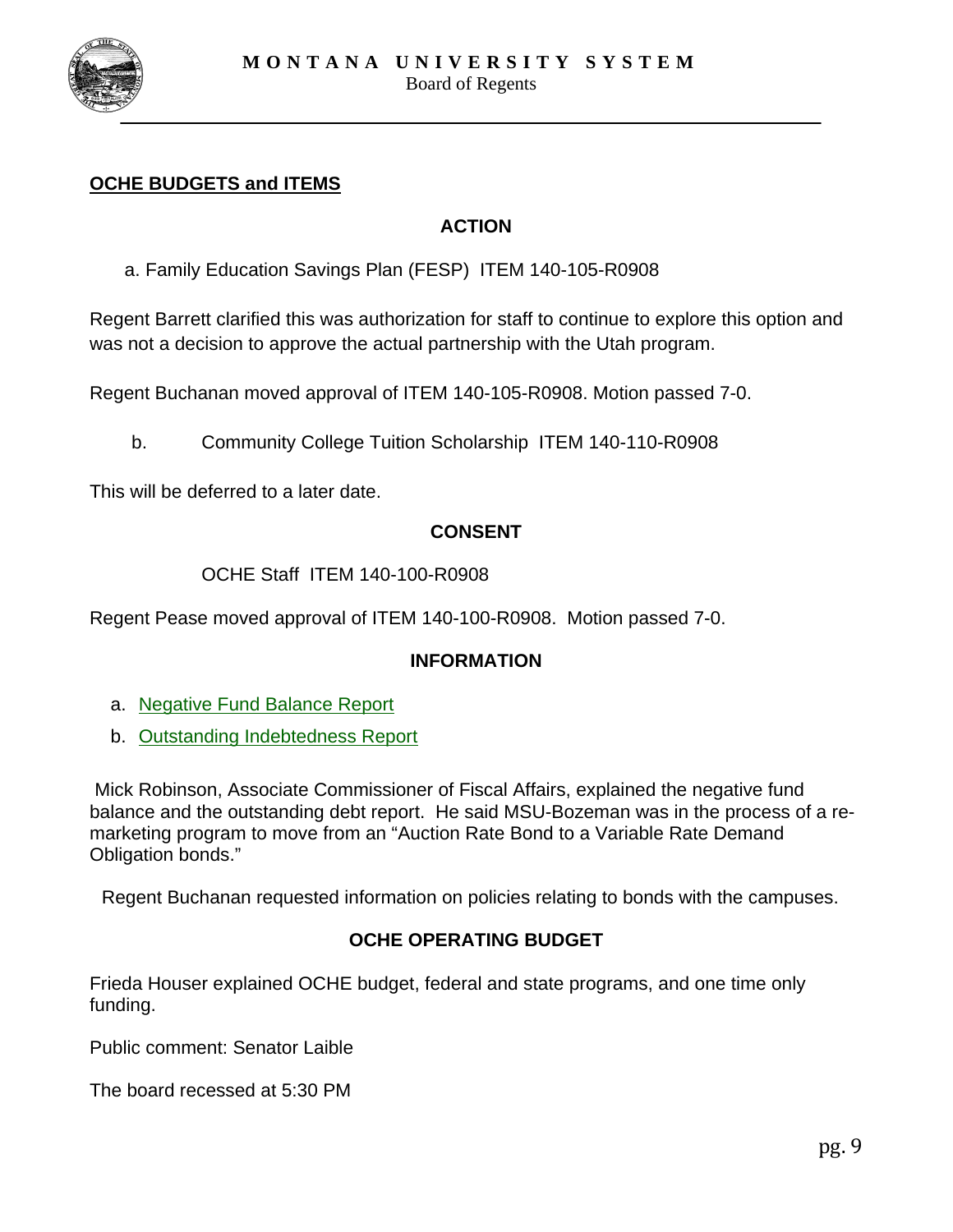

## **Friday, September 26, 2008**

The Board reconvened at 8:30 AM.

Kindergarten-College Reports

Angela McLean, Vice Chair of the Board of Public Education, gave a presentation entitled "Class 8 Montana Teaching License – A Cooperative Effort of the Montana Education Community."

Commissioner Stearns requested that one more person from one of the MUS two-year college campuses should be placed on the task force regarding the Class 8 Montana teaching license. Concerns were stated regarding faculty currently teaching college classes who would now be required to obtain certification. Ms. McLean agreed to report the MUS concerns and appreciation to her board.

Montana Green Campus – A Virtual Gateway to the Montana University System

Tyler Trevor demonstrated the Montana Green Campus website which entailed the three components of study green, work green, and live green. The website was the result of collaborative work between the Montana University System and the Office of the Governor to increase distance education and improve energy development. The website highlights energy related courses, programs and businesses throughout the state and is a one stop place for parents and students to find energy-related options for courses and programs. The website can be found at <http://mtgreen.mus.edu/>.

Evan Barrett, Governor's Office, explained the website options of locating a comprehensive list of energy related jobs and energy production in Montana. The links will take interested people to company names with lists of jobs and projects at each location, which promotes economic growth opportunities.

Governor Brian Schweitzer stated that Montana is heavily involved with energy production. He also stressed the importance of transferability, dual credits, and affordable education.

## **MSU CAMPUSES BUDGETS and ITEMS**

## **MSU-BOZEMAN**

- $\checkmark$  Agriculture Experiment Station
- **The Featension Service<br>The Services Train**
- 9 Fire Services Training School

#### **ACTION**

Aerospace Minor MSU-Bozeman ITEM140-2004-R0708

Regent Taylor moved approval of ITEM 140-2004-R0708. Motion passed 7-0.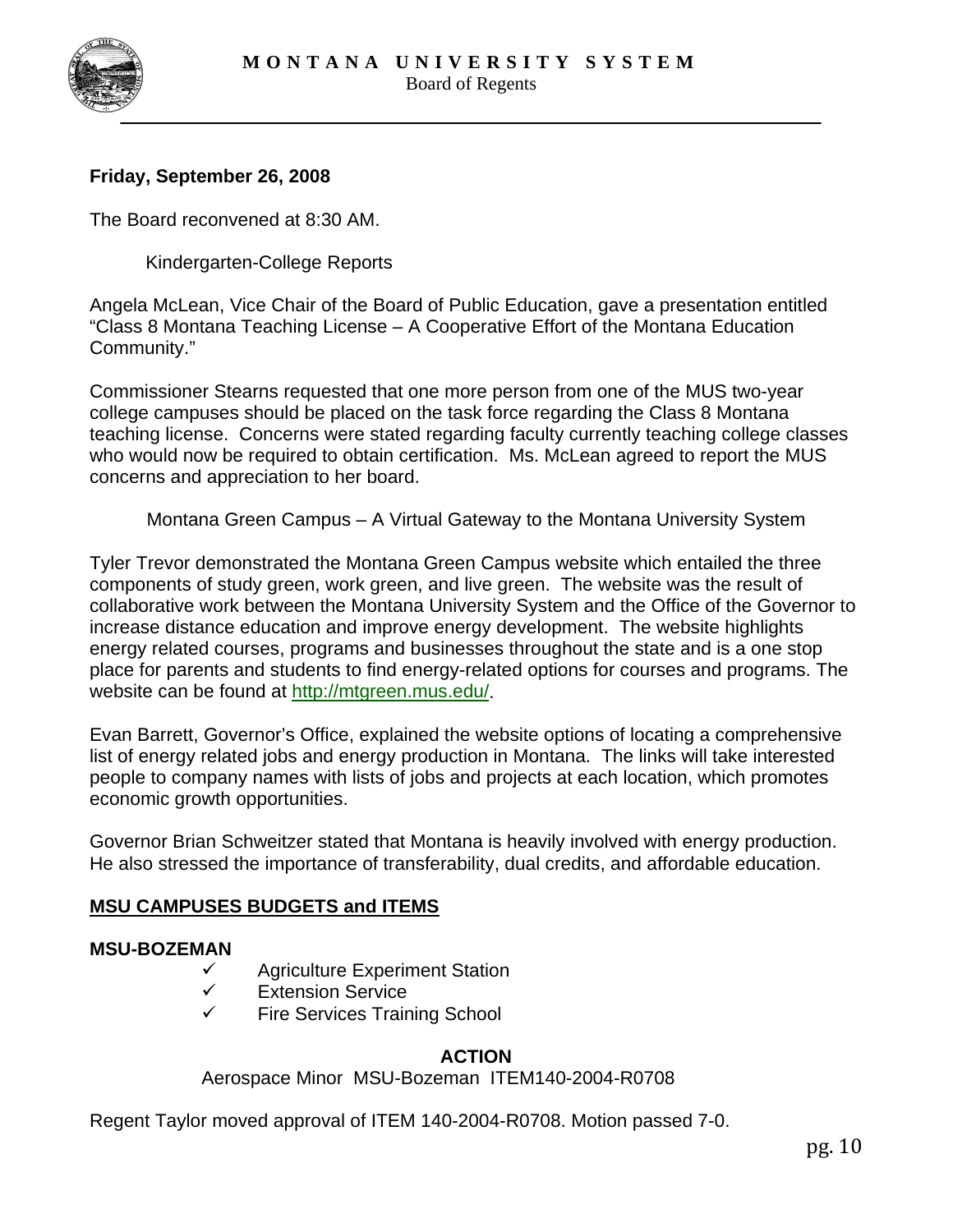

## **CONSENT**

- a. Staff MSU-Bozeman ITEM 140-2000-R0908
- b. 407 Agreement-Hardy MSU-Bozeman ITEM 140-2001-R0908 Attachment 1
- c. 407 Agreement-Jutila MSU-Bozeman ITEM 140-2002-R0908 Attachment 1
- d. Aerospace Minor MSU-Bozeman ITEM 140-2701-R0708
- e. Operating Agreement MSU Foundation MSU Bozeman ITEM 140-2003 R0908
- f. Expend Computer Fees MSU-Bozeman ITEM 140-2004-R0908
- g. Terminate Minor in Human Development MSU-Bozeman ITEM 139-2013+R0508 Attachment 1
- h. Level I Memorandum

Regent Taylor moved approval of consent agenda. Motion passed 7-0.

Regent Buchanan said the Montana University System was investing large amounts of money in people, which is our number one investment. He stated concern for campuses that have incurred large amounts of variable debt in their planning and budget forecasting. Buchanan requested the board consider how to address priorities for the next two to ten years as a system and for the board to have a discussion to determine the fiscal and policy plan. He reminded the group that the economic environment in the country may be such that the Montana University System may not be able to continually count on expansion and growth. Regent Buchanan excused himself from the remainder of the meeting.

## **INFORMATION**

Level II Memorandum

## **MSU-BOZEMAN OPERATING BUDGET**

President Gamble explained the MSU-Bozeman budget. Strengths listed were curriculum, strong support for student success, high placement rates, improved retention rates, and outof-class instructional assistance. Challenges included competitiveness of nonresident tuition, program fee increases in 2010, the Bozeman high cost of living, meeting the two-year educational need of Gallatin Valley and salaries. He requested that the Board of Regents seriously consider the demand for two-year education in the Gallatin Valley.

Federal funding for agencies has remained flat for over the past decade which is a concern because of increased costs. President Gamble stated he wanted the state to look at this as a partnership of federal and state funds since they do not receive any funding from tuition.

Strengths listed were equipment purchases with one-time-only money, agriculture research centers and fundraising, and active research. Challenges include faculty and staff recruitment and retention.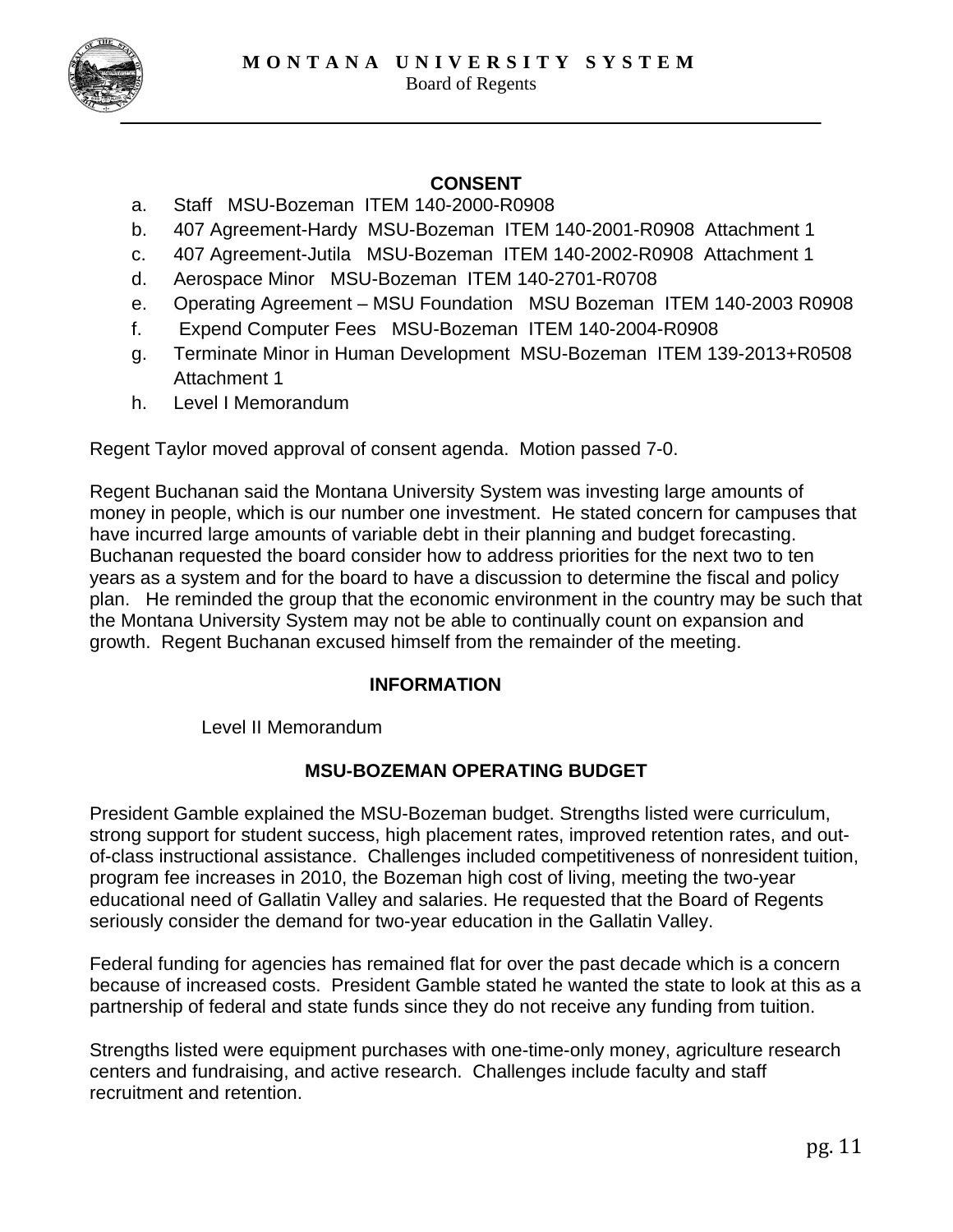

Challenges included declining federal funding, lack of funding to cover present law adjustments, increasing overhead assessment for institutional support, and termination costs for long-term employees.

Priorities consisted of developing education outreach efforts, efforts to become an electronic portal, expansion of work with rural communities, and the increase of technological capabilities for delivery of education programming.

It was noted that the Fire Services Training School helps reduce the state's cost in firefighting and that there was a steady increase in demand for their assistance from local responders. Priorities included reaching 75% of Montana's firefighters with training and completion of a hazardous materials technician program.

#### **MSU-BILLINGS**

 $\checkmark$  MSU-Billings COT

## **ACTION**

- a. Level II
- b. Amend the Mission and Vision Statements MSU-Billings ITEM 140-2701-R0708

Regent Pease moved approval of ITEM 140-2701-R0708. Motion passed 6-0.

## **CONSENT**

- a. Staff; MSU- Billings 140-2700-R0908
- b. Professor Emeritus of Modern Languages: Dr. William Plank; MSU-Billings ITEM 140-2701-0908
- c. Level I Memorandum

Regent Christian moved the consent agenda. Motion passed 6-0.

## **MSU-BILLINGS OPERATING BUDGET**

Chancellor Sexton explained the MSU-Billings budget. Strengths stated were collaborative work with the system and MSU on distance learning, safety and emergency preparation measures, business process redesign, and the evaluation of programs to address local and regional needs. Challenges listed were retention and recruitment of faculty and staff, delivery of different models of distance education, the need for new investments, and increased expectations for safety and security of students.

John Cech, MSU-Billings COT, said their goal is to increase university transfers and that they have been moving toward more of the community college type of model.

Regent Hamilton requested more information on adult learners.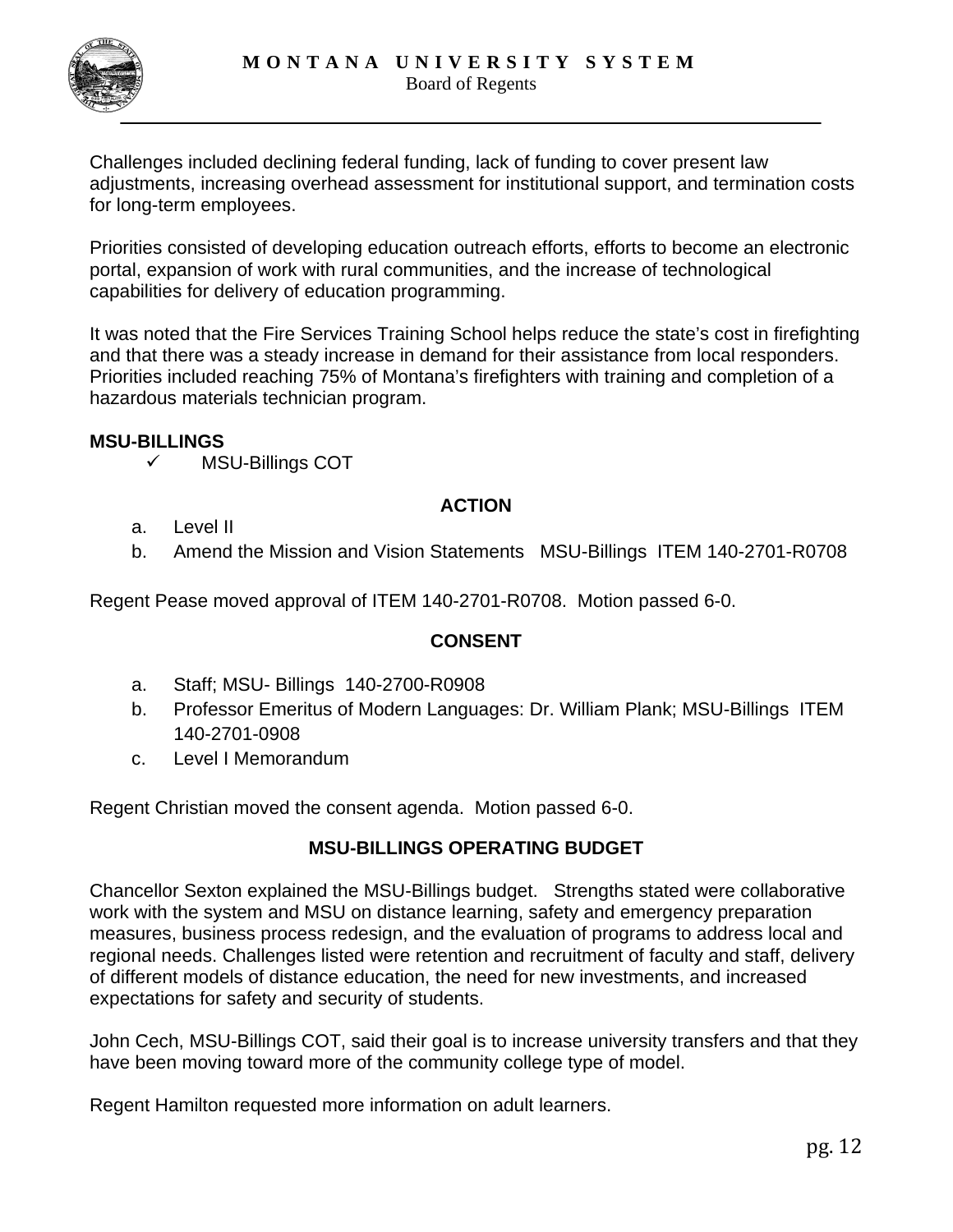

Commissioner Stearns commented on the strategic goal of increasing on-line education and pledged that Deputy Commissioners Moore and Moe will continue working on the goal of educating life-long learners. Commissioner Stearns noted that her office was well aware of the issues faced by the campuses relating to market issues and further noted her staff's work with the campuses to be responsive to these market factors.

# **MSU-NORTHERN**

# **CONSENT**

- a. Staff MSU-Northern ITEM 140-2800-0908
- b. Level I Memorandum

Regent Taylor moved approval of the consent agenda. Motion passed 6-0.

# **MSU-NORTHERN OPERATING BUDGET**

Chancellor Rolf Groseth explained the MSU-Northern budget. Strengths listed were baseplus budget model, stabilizing enrollment, and the strong support from MSU-Bozeman. Challenges included debt, past enrollment declines, fixed costs and deferred maintenance, and the increasing cost of utilities and transportation. MSU-Northern's goals were to get the budget in the black, stop the slide in enrollment and to look at long term sustainability.

MUS Operating Budgets Summary (Action) ITEM 140-101-R0908

Mr. Robinson gave a brief overview of the budget summary for the MUS. Commissioner Stearns pointed out the \$13 Million impact of the Six-Mill Levy on the university system budget.

Regent Christian requested receiving updated information on expenditures per student, the amount of money spent on instruction and efficiency measures for the campuses. Mr. Robinson responded that he would work with the campuses to obtain more information. Regent Christian requested more conversation on the money involved to help determine the plan for two-year education.

Discussion followed on the following points:

- The decision to have embedded Colleges of Technology to greatly reduce the costs for the Colleges of Technology.
- The need to look at the cost of duplication of programs in response to workforce demands.
- When addressing two-year education, the need to be mindful of non-credit classes as well.
- The need for a more educated population throughout the country in an affordable manner. This cannot be totally accomplished by four-year degrees.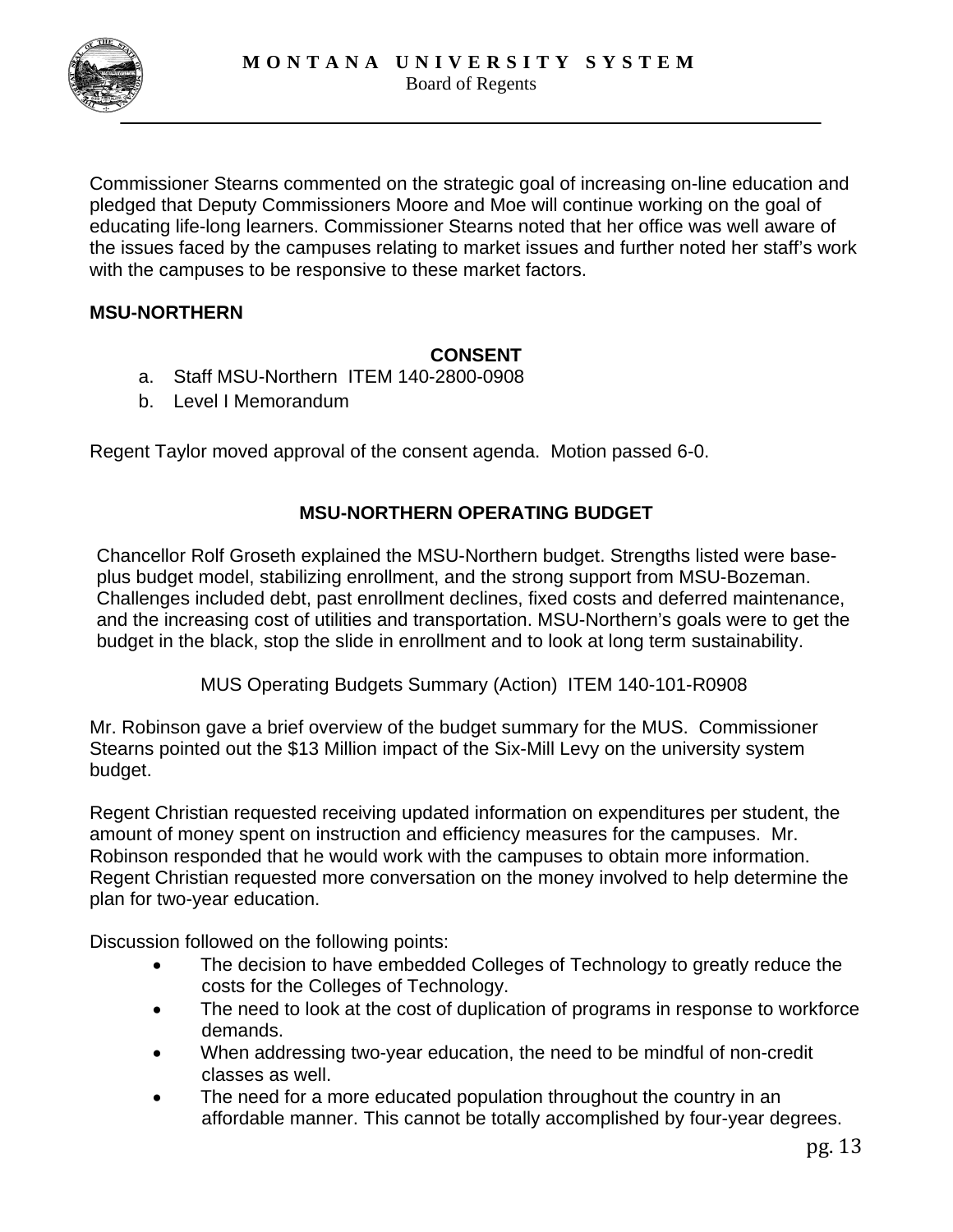

- How to increase the number of high quality two-year degrees.
- How to use under-utilized capacity and do so cost effectively.

Regent Hamilton moved approval of the MUS budgets. Motion passed 6-0.

Financial Aid Presentation/Discussion

• Montana Guaranteed Student Loan Program (MGSLP) Update Bruce Marks

 Bruce Marks, Director, Montana Guaranteed Student Loan Program, explained the low 2.3 % default rate and was pleased with the decline of defaults in Montana. There will be \$160 million in student loan dollars delivered in Montana this fiscal year with no interruption of services for the students.

 Mr. Robinson explained the availability of student loans for the 2009-2010 academic year. He noted the positive development of both the U.S. House and Senate passing HR 5715, which extended the student loan legislation. The extension of the legislation would make it possible for students to get loans for the 2009-2010 academic year and allows the federal government to participate with the private lenders in the issuance of loans to students and also allows for the selling of loans back to the federal government to help with loans that had already been issued. The federal legislation allows loan activity to go forward as in the past. He noted that MGSLP was the lender of last resort and is federally recognized as such.

Commissioner Stearns said the Higher Education Reauthorization Act was enacted in August 2008. She noted that the main points in the reauthorization were:

- 1. Attention to the costs of colleges and universities, including reducing textbook costs
- 2. Transparency to parents and public
- 3. Easier FAFSA forms
- 4. Aid to military veterans and their families
- 5. Increase in Pell grants from \$4800 to \$6000
- 6. Strengthening of Educational Talent Search (ETS) and Gaining Early Awareness and Readiness for Undergraduate Programs (GEAR UP)
- 7. Funding for teacher preparation grants
- 8. Expanding and strengthening of funding related to healthcare faculty
	- MHESAC/SAF Update Jim Stipcich

Jim Stipcich, President of the Student Assistance Foundation (SAF), spoke on the current situation in the student loan industry and what is expected for the future in the student loan arena. MHESAC had \$80 million in loans so far this year and will have \$60-\$80 million available for the remainder of 2008. Mr. Stipcich said he anticipated there would be \$150 million available for loans for 2009. Due to increased borrowing costs, MHESAC has had to reduce benefits previously offered to students, including the elimination of payment of origination fees and default fees on behalf of students, which means the students must now